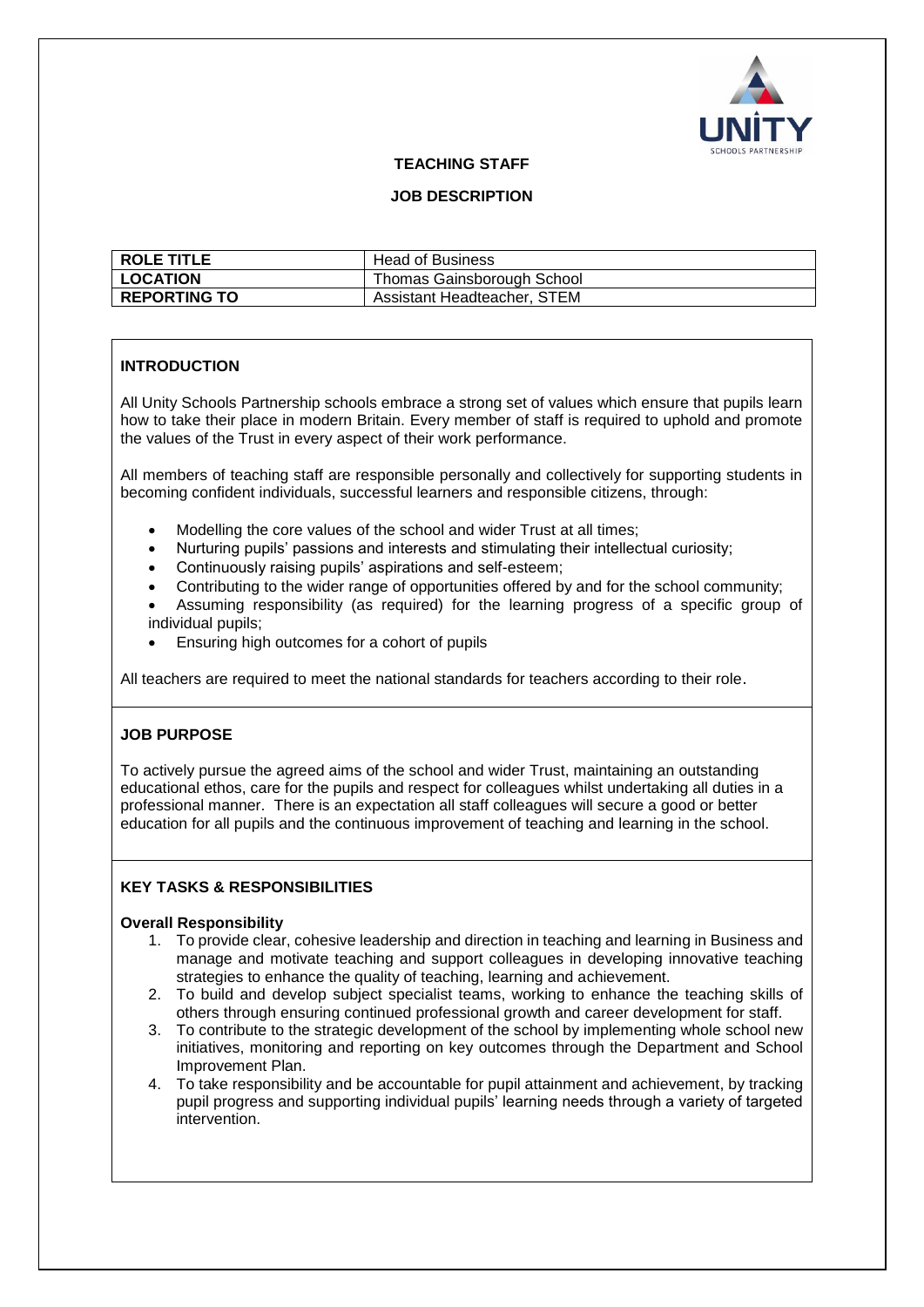

#### **General Management Duties**

#### **Leadership**

- 1. Contribute to the overall strategic direction and delivery of the school's aims and objectives by providing advice, challenge, insights and experience that will be beneficial to the activity and development of the school.
- 2. To champion best practice in this area, demonstrating teaching skills and leadership qualities necessary to command respect, and encourage commitment to raising standards.
- 3. Scrutinise and monitor the performance and effectiveness of the Department in delivering the School's aims and objectives.
- 4. Play a major role in the School's middle management structure, assisting the Headteacher in creating a vision, sense of purpose and pride about the team and its work.
- 5. Contribute to self-evaluation activities and ensure the team contributes towards the setting of targets and works towards achieving them.
- 6. Demonstrate strong leadership as a middle manager, through strategic and analytical capabilities, in the development of all aspects of the School, including its policies and their implementation
- 7. Proactively devise and implement departmental rules, routines and procedures within relevant school policies.
- 8. Implement, monitor and evaluate all school and department policies and documentation.
- 9. Lead, direct and develop staff for the continuous improvements in the quality of teaching and learning by motivating and enabling colleagues to share best practice across the department.
- 10. To group and set students appropriately and in line with departmental and school policy.
- 11. Be responsible for maintaining discipline in the Department, ensuring behaviour management strategies are in place, including supporting staff during lessons when appropriate in line with the School Behaviour policy.
- 12. Keep a high profile around school, taking command of areas at change of lessons and being visible and active during non-structured time.
- 13. Develop and maintain effective methods of communication with the Headteacher, SLT, other staff, pupils, parents, governors, external agencies and the wider community (including business and industry), etc.
- 14. Celebrate areas of success for individual teachers and the team.
- 15. Help create an effective team by promoting collective approaches to problem-solving and curricular/department development, e.g. consult when writing the improvement plan and produce resources as a team.
- 16. Chair and produce the agenda for effective team meetings. Ensure minutes are taken, kept secure and others informed as appropriate.
- 17. Implement school assessment and target setting policies, and make effective use of data to monitor and evaluate the achievement and attainment of pupils in the subject. A portfolio of exemplar work moderated against grade descriptors should be maintained.
- 18. Initiate/maintain the provision of extra-curricular activities, e.g. the use of resources after school/during lunch-breaks or a club, etc.
- 19. Deploy all team staff effectively in order to give department members a good Work/Life balance.
- 20. Liaise with other staff on the effective deployment of any Teaching Assistants or class helpers. This does not imply any line manager responsibilities but facilitates the best deployment of human resources.
- 21. Use Leadership and Management time effectively for these purposes.

#### **Curricular / Departmental Development**

- 1. Contribute towards continuity and progression within the whole school curriculum.
- 2. Oversee the Team Improvement Plan, its implementation and the part it plays in the whole school development.
- 3. Develop comprehensive schemes of work which include a range of teaching and learning styles providing a rich experience for pupils, and incorporate a variety of assessment methods at key points to enable accurate judgements on pupil progress.
- 4. Develop departmental systems to allow teaching staff to access pupil data to inform their planning and teaching.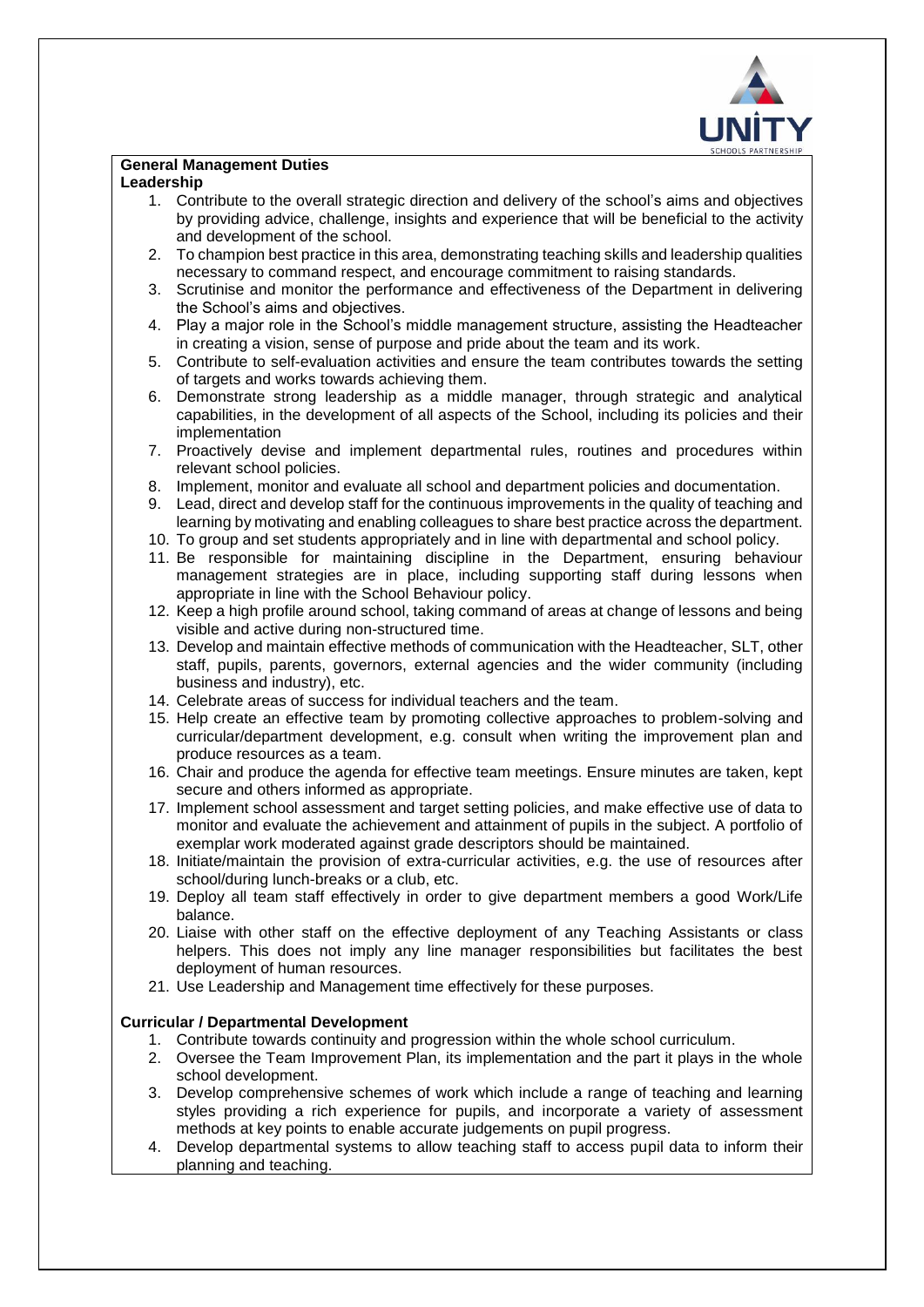

- 5. Monitor and evaluate the teaching in the team; take the initiative in identifying strategies to support consistency of practice, collaboration, reflection and be a lead practitioner in the team.
- 6. Develop departmental strategies for the pupils' spiritual, moral, social and cultural development, including citizenship.
- 7. Develop team strategies and procedures (using national and school guidelines) for teaching and learning for pupils with special educational needs.
- 8. Work with the Learning support department to ensure IEPs are used to set subject specific targets, and match curricular materials and approaches to pupil needs.
- 9. Identify and support the subject cohort of Gifted and Talented pupils by developing teaching strategies to meet their needs, sharing good practice, tracking pupil progress and setting specific departmental targets for the group.
- 10. Ensure that the team supports the School's implementation of all current statutory requirements, e.g. Disability Discrimination Act, Access to Work, SEN, Equal Opportunities, Child Protection, Every Child Matters.
- 11. Create a culture and environment that is conducive to success through innovation, engagement and enthusiastic delivery of vision and through guiding and supporting members of staff and pupils by offering leadership and advice.

#### **Stock/Resources/Budget**

- 1. Have oversight of the management of the team stock, teaching resources and finances obtaining best value for money.
- 2. Ensure timetable provision is effective resourced and roomed to enable maximum benefit to staff and pupils.
- 3. Plan and budget the financial activities of the running of the department, oversee ordering of resources.
- 4. Authorise stock disposal in accordance with department and school policies.
- 5. Devise systems for storing resources in such a way as to enable quick and easy access by all staff (teaching and support) (and pupils where appropriate).
- 6. Ensure resources are adapted to suit the needs of all pupils to enable inclusive learning opportunities for all students

#### **Liaison/Communication**

- 1. Communicate daily with team members, making positive and constructive comments about work and pupil progress and keeping up to date with personal information, wider aspects of the school agenda, recreation opportunities and enjoyment and professional development.
- 2. Meet regularly and work with the line managers for professional support and develop effective departmental management.
- 3. Work closely with the SLT to promote the successful image of the school in the community.
- 4. Oversee and monitor the accuracy of exam entries and dates and work effectively with the exam officer.
- 5. Act as the initial person for others to contact regarding all issues relating to the subjects within the team.
- 6. Liaise with colleagues from other Key Stages and sectors in order to provide a smooth transition between schools and phases for all pupils.
- 7. Liaise with other curriculum co-ordinators in order to develop integrated schemes of work, e.g. Numeracy, Literacy, SEN, ICT and Citizenship.
- 8. Keep staff informed about new developments and ideas related to the subjects and the team.
- 9. Manage the provision of information to parent/carers and other staff about curricular choices, and choice of teaching groups for individual pupils and groups of pupils.
- 10. Develop constructive relationships with key members of the school and community and provide helpful and accurate responses to parent/carer enquiries.
- 11. Work with LA staff, subject advisors and strategy managers to support and influence the work of all in the department.

## **Health and Safety**

1. Undergo health and safety training and update courses as required.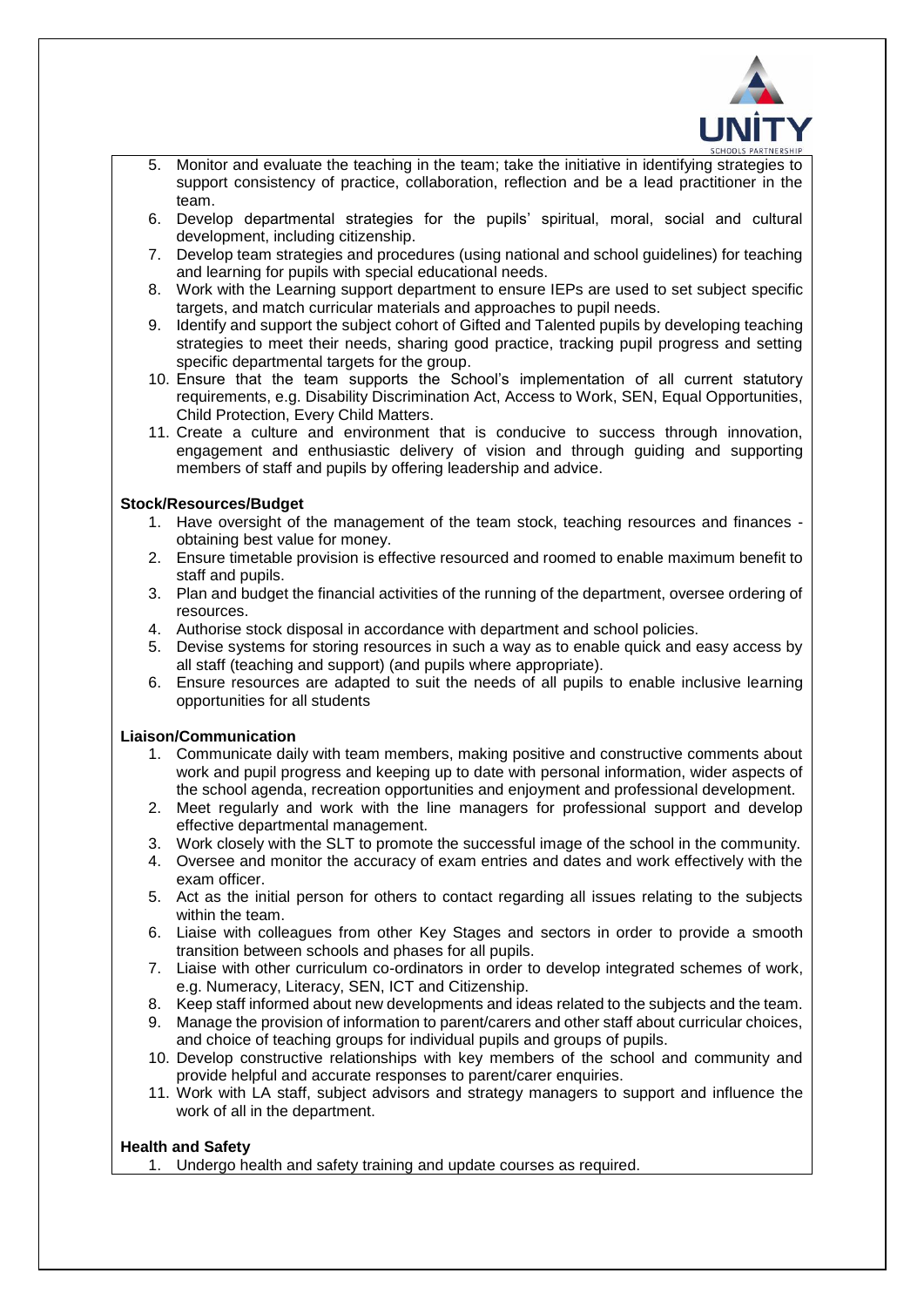

- Be aware of the responsibility for personal Health, Safety and Welfare and that of others who may be affected by your actions or inactions.
- 3. Co-operate with the employer on all issues to do with Health, Safety and Welfare.
- 4. Ensure that all necessary team risk assessments are completed and records maintained.

#### **Continuing Professional Development – Personal**

- 1. In conjunction with the line manager, take responsibility for personal professional development, keeping up-to-date with research and developments in teaching pedagogy and changes in the School Curriculum, which may lead to improvements in teaching and learning.
- 2. Undertake any necessary professional development as identified in the School Improvement Plan taking full advantage of any relevant training and development available.
- 3. Develop skills and knowledge for mentoring and coaching colleagues

### **Continuing Professional Development – Staff**

- 1. Contribute to, and take a leading role in, the provision of high-quality professional development through an effective Performance Management programme, making use of, where appropriate, other sources of expertise, e.g. LAs, outside training agencies, etc.
- 2. Consider the expectations and needs of other members of staff, and in particular ensure that trainees and NQTs are appropriately monitored, supported and assessed in relation to QTS and Induction standards and those of the School, e.g. by the incorporation of targets related to leadership, professional development and students' attainment.
- 3. Carry out appraisal of certain teachers and teacher assistants as required by the Performance Management programme and use the process to develop the personal and professional effectiveness of each member of staff to engage all employees.
- 4. Assist the Headteacher, by providing relevant evidence as requested, in assessing staff for Threshold and beyond.
- 5. Through a process of monitoring and evaluation, within the School Improvement Plan context and Performance Management system, establish the professional development focus for the coming year for each member of the team.
- 6. Manage a range of learning styles and pace of learning within the department and provide colleagues with differentiated learning opportunities and techniques and support as appropriate.
- 7. Meet regularly with colleagues to discuss, review and monitor progress made in implementing change.
- 8. Assist staff to identify existing knowledge and practice, guide professional learning by identifying success criteria, and support the process through a programme of reflective practice.
- 9. Work with other teachers to develop practice by:
	- leading professional development activities;
	- assisting colleagues in matching teaching approaches to learning styles;
	- establishing a professional dialogue with colleagues to ensure staff feel confident to improve their skills.
	- acting as consultant to teams that develop strategies for pupils experiencing difficulties;
	- supporting staff in their professional development by being a critical friend, providing constructive criticism and further opportunities to develop teaching skills;
	- auditing staff skills and experiences against requirements for change in practice to meet the demands of new initiatives and any requirements leading to successful implementation;
	- trialling teaching procedures, reporting back on successes and areas for further development and be open to colleagues contributions and judgements;

• network with professionals at other / similar / feeder schools to enhance learning opportunities for staff;

- mentor and coach members of the team to support and improve practice
- supporting government and local initiatives.
- 10. Create time for Professional Development of staff by efficient use of meetings time.
- 11. Lead in the use of 'gained time' by revising teaching, learning and curriculum materials in readiness for new academic year; taking the lead in collaborative planning sessions; provide additional pupil support or any activity directed by the Headteacher.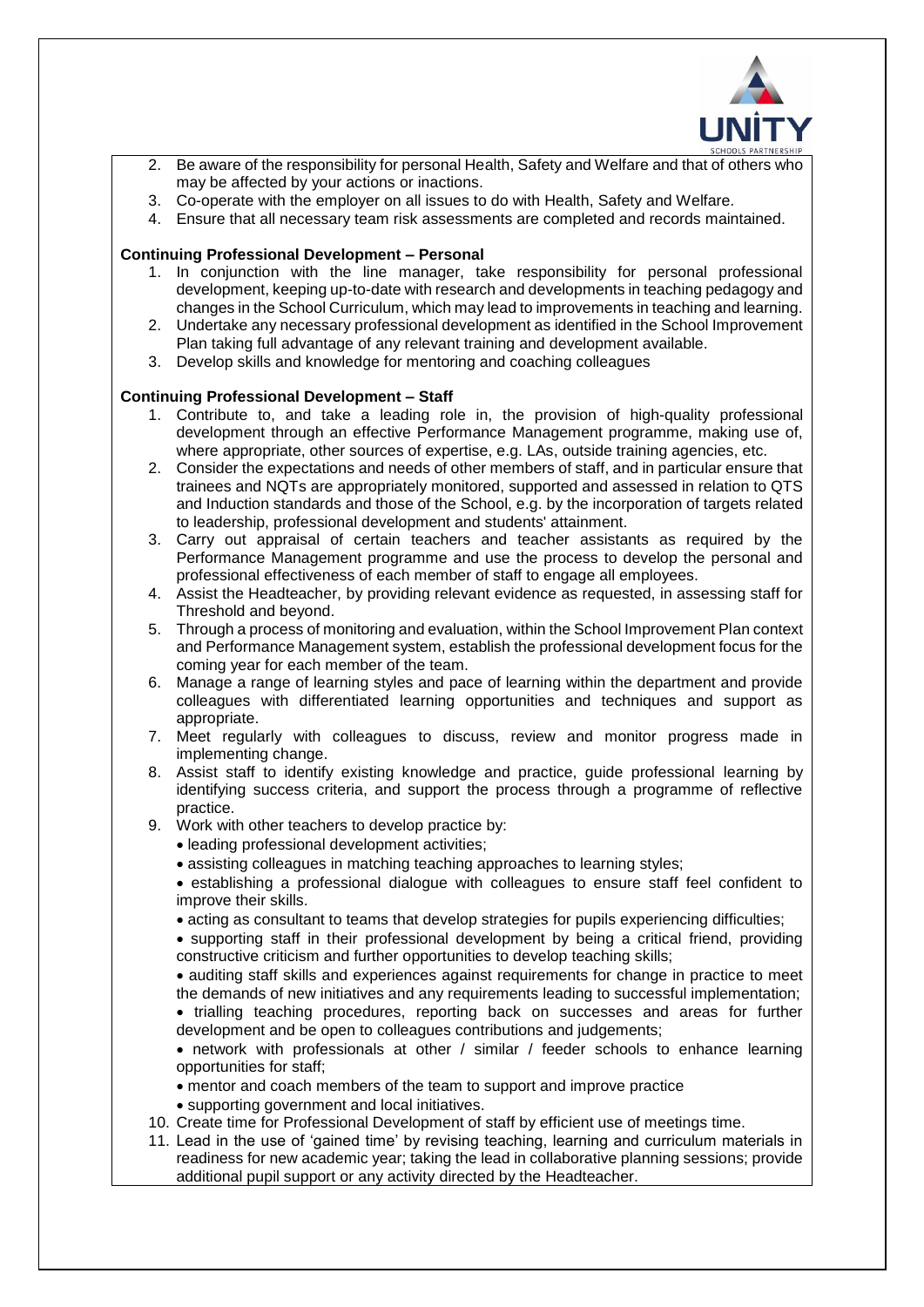

#### **Subject Specific Duties**

- 1. Maintain a Departmental Portfolio with evidence of:
	- a. Team and subject data, to include public examination outcomes, team and departmental targets, comparative data with similar and national results and historical trends.
	- b. Lesson observation records and monitoring and evaluation outcomes.
	- c. Team and Department Improvement Plan.
	- d. Team and Department Learning Log and Professional Development Record.
- 2. Contribute to the planning and development of whole school use of Business to support learning, by:
	- a. Working with the Assistant Head for Enterprise and Network Administrator to develop appropriate training, systems and support for teaching staff;
	- b. Advising on the procurement of and trialling and promoting new systems to develop the use of Business in teaching.

## **SAFEGUARDING**

Unity Schools Partnership is committed to safeguarding and promoting the welfare of children and young persons at all times.

The post holder, under the guidance of the Headteacher, will be responsible for promoting and safeguarding the welfare of all children with whom he/she comes into contact, in accordance with the Trust's and the school's safeguarding policies. The post holder is required to obtain a satisfactory Enhanced Disclosure from the Disclosure and Barring Service (DBS).

## **GENERAL**

- 1. Take active responsibility for personal continuous professional development;
- 2. Take ownership of individual performance management, keeping a continuing professional development portfolio;
- 3. Maintain consistent high standards of professional conduct, tact and diplomacy at all times in dealings with pupils, parents, staff colleagues, external agencies and any other visitors to the school or wider Trust;
- 4. Maintain absolute confidentiality and exercise discretion with regard to staff / pupil information and the Trust's business at all times;
- 5. Act as an ambassador for the School and the wider Trust within the local community and beyond, ensuring that the ethos and values of the Trust are promoted and upheld at all times.

The list above is not exhaustive, and you may be required to undertake any other reasonable tasks and responsibilities which fall within the scope of the post as requested the Headteacher, a member of the Senior Leadership or Trust Executive Leadership Teams.

Unity Schools Partnership has developed a framework for supporting effective practice which will be used to support staff professional development and this job description is subject to change at the discretion of the trust.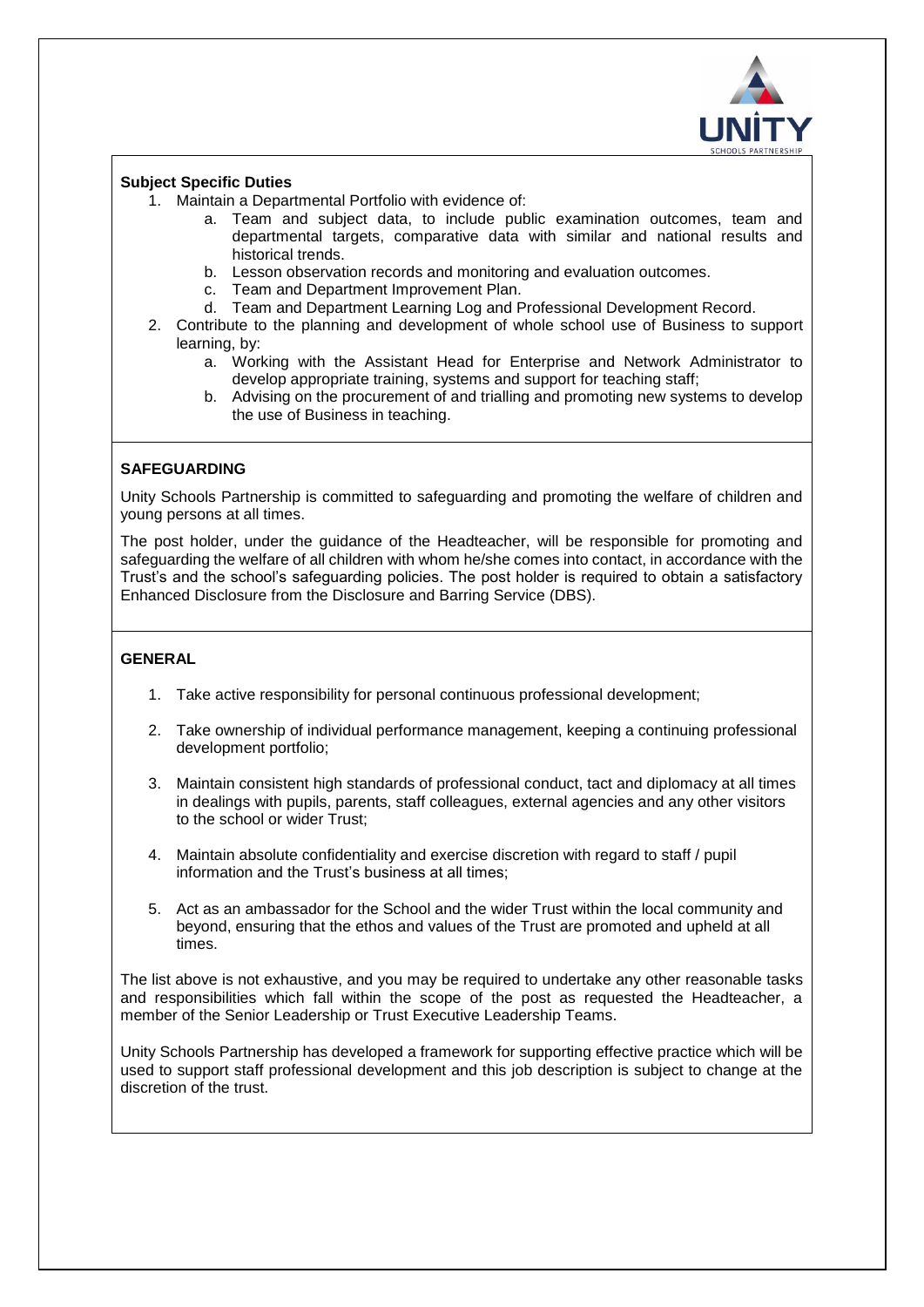

# **PERSON SPECIFICATION**

| <b>CRITERIA</b>                          | <b>ESSENTIAL</b>                                                                                                                                                                                                                                                                                                                                                 | <b>DESIRABLE</b>                                                                                                              |
|------------------------------------------|------------------------------------------------------------------------------------------------------------------------------------------------------------------------------------------------------------------------------------------------------------------------------------------------------------------------------------------------------------------|-------------------------------------------------------------------------------------------------------------------------------|
| <b>Education &amp;</b><br>Qualifications | Education to degree or equivalent level<br>Teaching qualification<br>Certification necessary. Specific to subjects<br>taught                                                                                                                                                                                                                                     | Further study or training in relevant<br>subject area<br>Further qualification in leadership and<br>management                |
| <b>Specialist Knowledge</b><br>& Skills  | Excellent subject knowledge and<br>understanding of learning in the secondary<br>phase up to Key Stage 4<br>Up to date knowledge of curriculum and<br>assessment developments<br>Up to date knowledge of Business<br>curriculum developments and developing<br>entrepreneurial skills<br>Ability to analyse assessment data<br>ICT competency                    | Successful teaching experience up to<br>A Level / Level 3 standard<br>Experience of working as an<br>examiner                 |
| Personal &<br><b>Professional Skills</b> | Positive attitude towards change<br>The ability to plan and prioritise<br>The ability to motivate and enthuse students<br>Good communication skills, both written and<br>oral<br>Good interpersonal skills<br>Good negotiating skills and the ability to<br>diffuse situations<br>Willingness to take part in school trips and<br>exchanges<br>A sense of humour | Excellent presentation skills<br>Ability to lead staff training                                                               |
| <b>Relevant Experience</b>               | Recent teaching experience and evidence of<br>successful outcomes                                                                                                                                                                                                                                                                                                | Recent successful teaching<br>experience in a mixed comprehensive<br>setting<br>Experience in a position of<br>responsibility |
| <b>Additional</b><br><b>Requirements</b> | Commitment to continuous improvement<br>Flexible approach<br>Able to work independently and as part of a<br>team<br>Approachable and sensitive to the needs of<br>others<br>Ability to plan collaboratively and share<br>resources and ideas                                                                                                                     | <b>First Aid certification</b>                                                                                                |